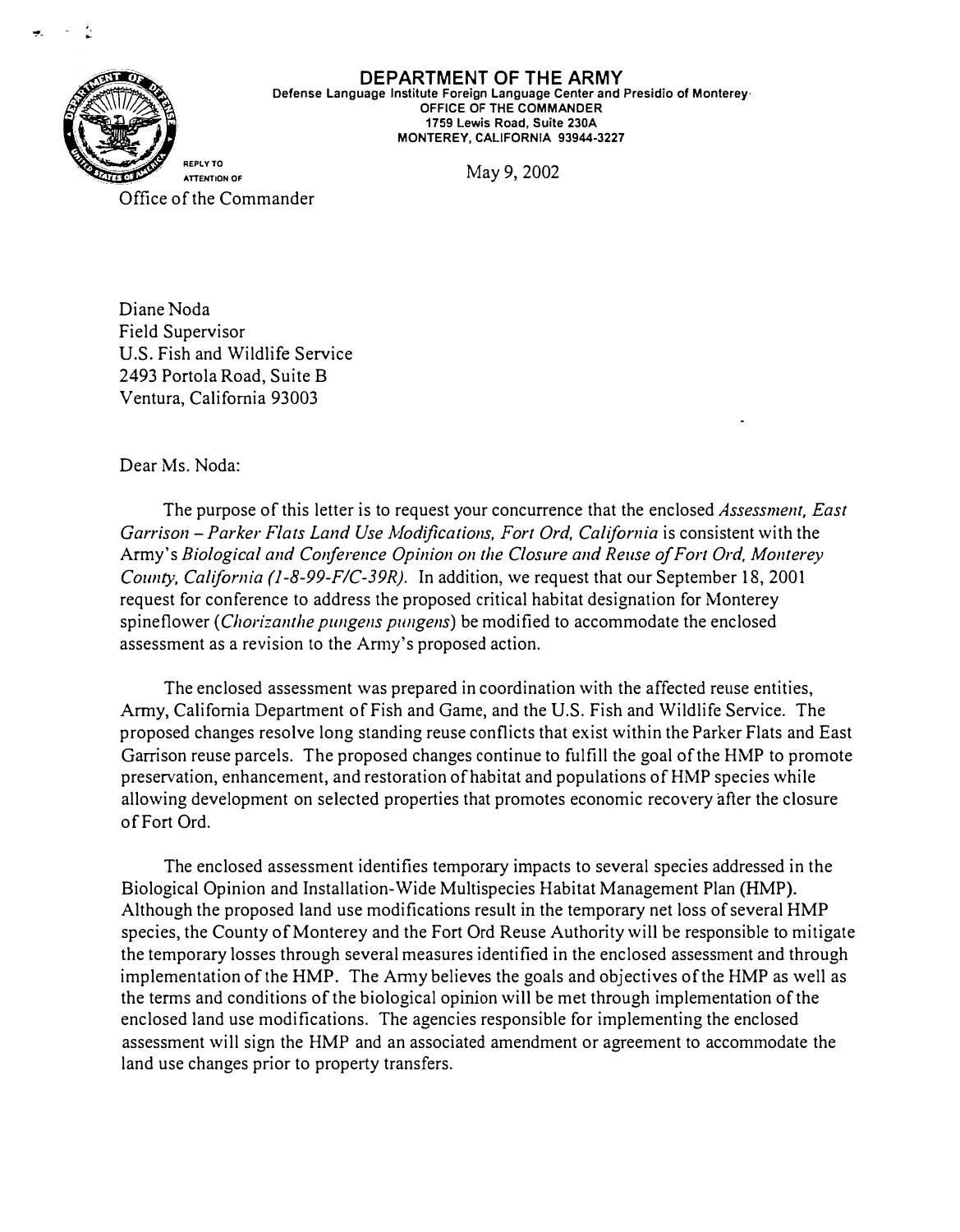Your review and concurrence on the proposed land use modification is requested by May 30. 2002. We appreciate your continued support and cooperation during the base closure and reuse process. If you have any questions or comments, please call Mr. Bill Collins at (831) 242-7920 or email collinsw@pom-emhl.army.mil.

Sincerely,

*<i>M* (Vice)

Kevin M. Rice Colonel. US Army **Commander** 

Enclosure

 $\omega_{\rm{max}}=2$ 

Copies furnished: Michael Houlemard. FORA Terry Palmisano. CDF&G Dick Wright. SMART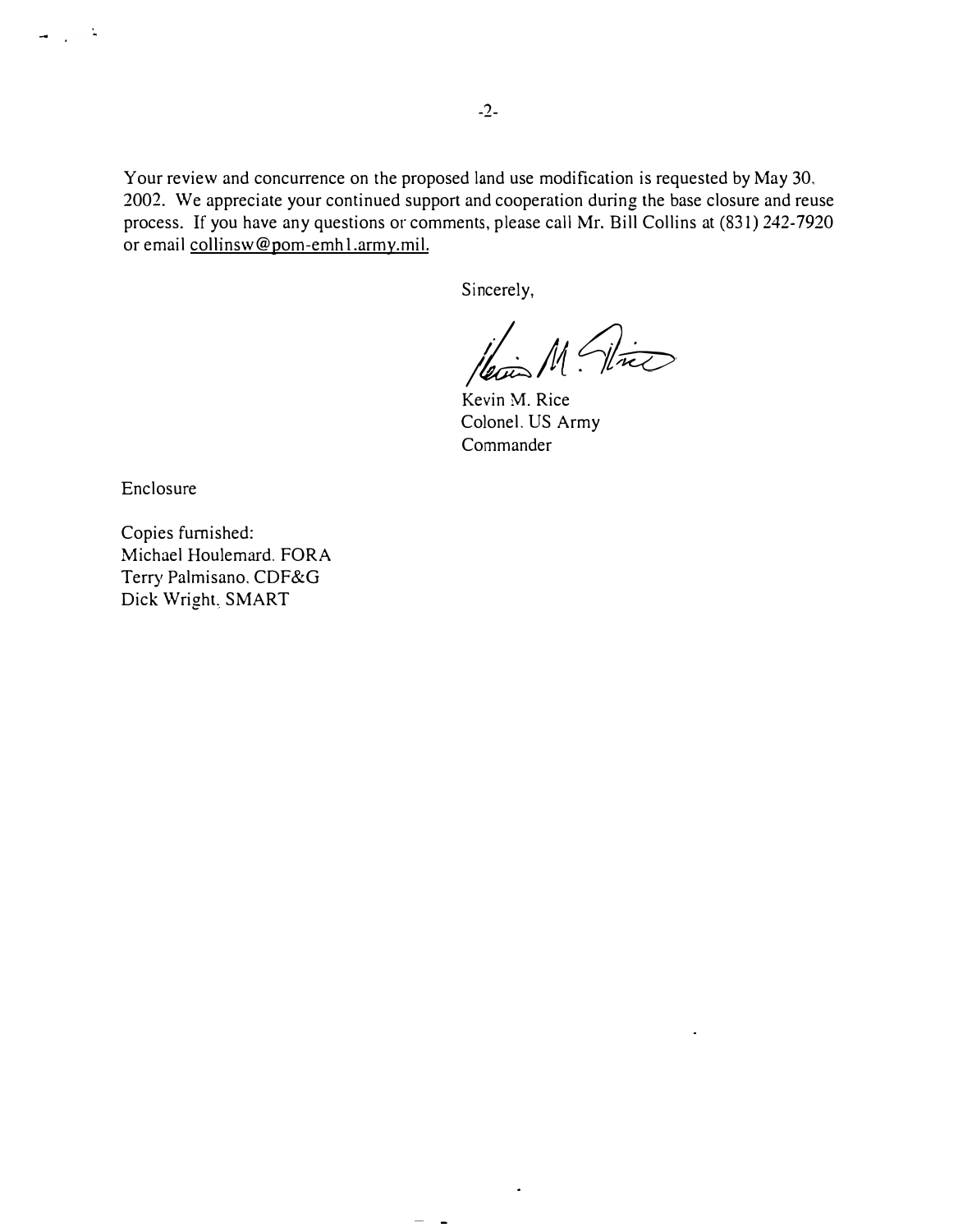

## United States Department of the Interior

FISH AND WILDLIFE SERVICE

Ventura Fish and Wildlife Office 2493 Portola Road, Suite B Ventura, California 93003

In Reply, refer to 2002-7FA-251.2

May 28, 2002

Colonel Kevin M. Rice, Installation Commander DLIFLC & POM Office of the Commander 1759 Lewis Road, Suite 230A Presidio of Monterey, CA 93944-3227

Subject: East Garrison - Parker Flats Land Use Modifications, Fort Ord, Montercy County, California

Dear Colonel Rice:

This is in response to your letter, dated May 9, 2002, and received by us on May 14, 2002, requesting our concurrence that a set of proposed land use modifications developed by the Department of the Army (Army), Fort Ord Reuse Authority (FORA), Monterey County, and other entities, are consistent with the most recent biological opinion (1-8-99-F/C-39R) we issued to the Army on the closure and reuse of former Fort Ord. That opinion was based on the proposed action described by the 1997 Installation-wide Multi-species Habitat Management Plan for Former Fort Ord, California, (HMP). In your May 9 letter, you also request that the proposed modifications be considered a revision to the proposed action you submitted in your September 18, 2001, request for conference with us on Monterey spineflower critical habitat. We have noted this change and will analyze these modifications as part of the proposed action for that conference request.

We have reviewed the proposed land use modifications, described in the Assessment, East Garrison - Parker Flats Land Use Modifications, Fort Ord, California (Assessment), dated May 2002. The proposed modifications concern the post-transfer land uses at former Fort Ord described in the 1997 HMP. The modifications primarily involve the East Garrision area that is designated "Development with Reserve Arcas or Development with Restrictions," the Parker Flats development parcels, and to a lesser extent the habitat reserve lands to the south of these parcels and the Military Operations/Urban Terrain (MOUT) facility. The proposed changes will allow residential and commercial development at East Garrison on an additional 210 acres of oak woodland, maritime chaparral, and grassland communities that would have been conserved under the existing HMP. It will designate as habitat reserve over 450 acres of land supporting these communities at Parker Flats that was previously designated for development, with no resource

 $-$